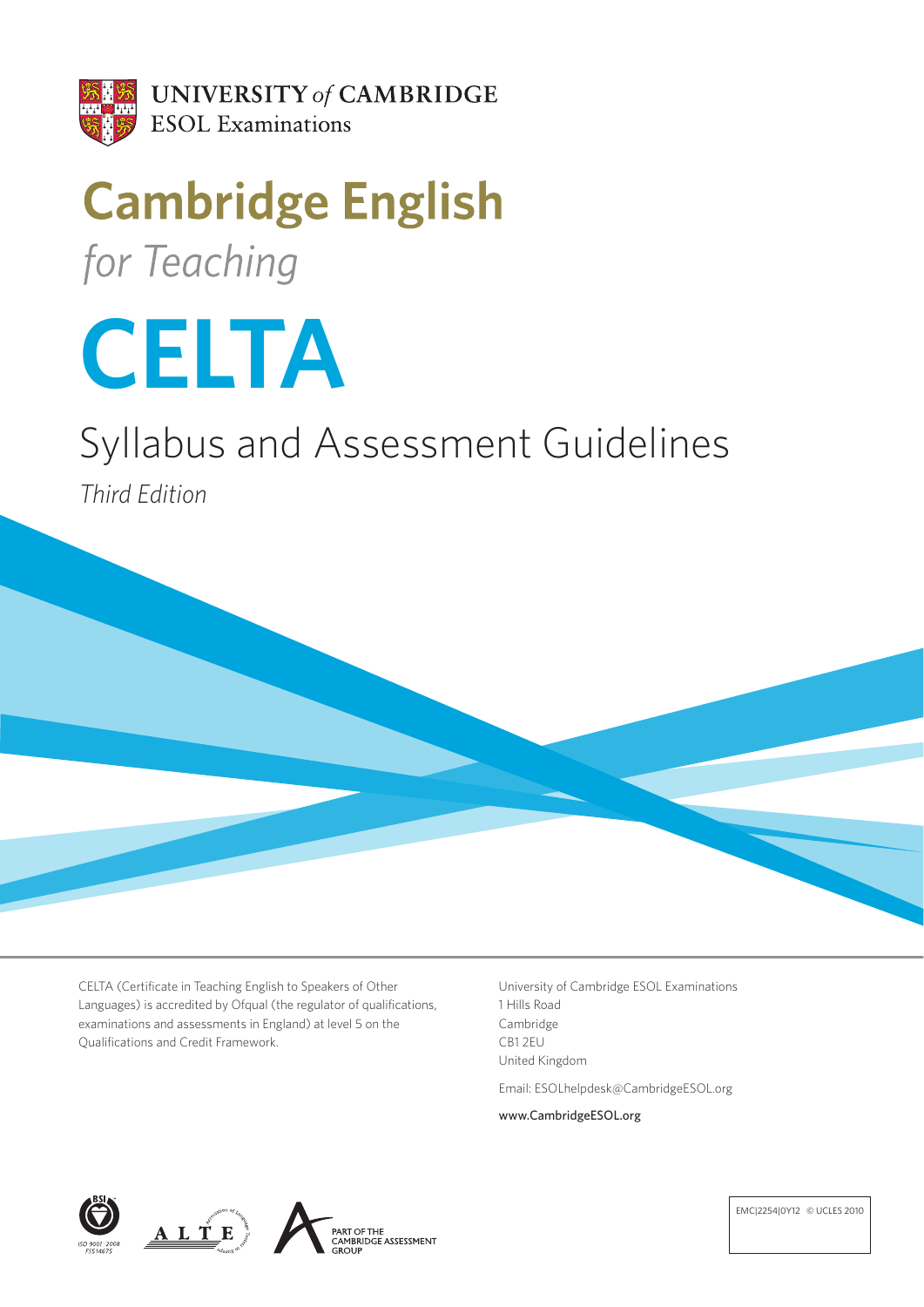## Contents

| $\overline{4}$ |
|----------------|
| -6             |
|                |
|                |
|                |
|                |
|                |
|                |
|                |
|                |
|                |
|                |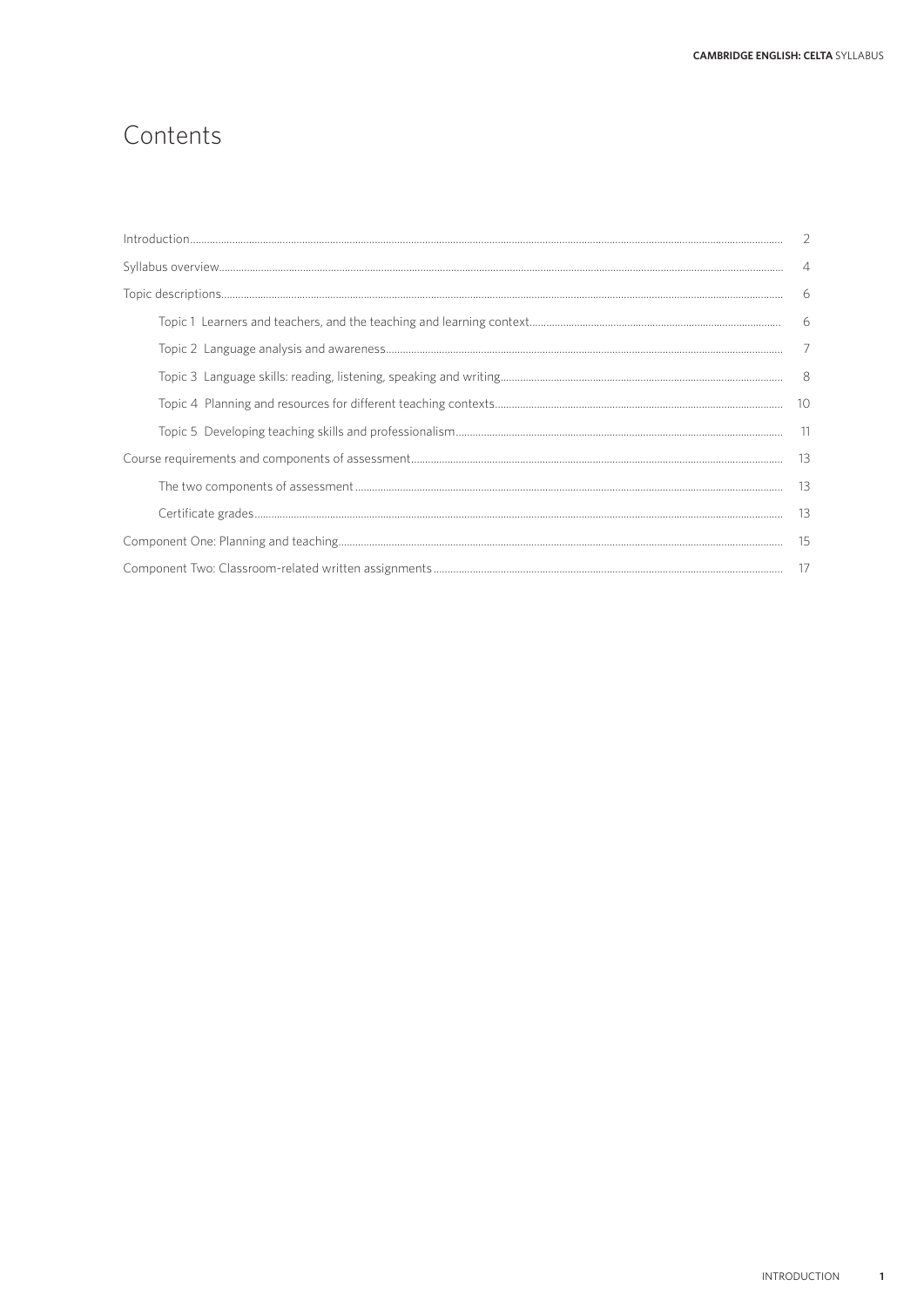## **Introduction** – Certificate in Teaching English to Speakers of Other Languages (CELTA)

## Target candidature

The *Certificate in Teaching English to Speakers of Other Languages (CELTA)* is an introductory course for candidates who have little or no previous English language teaching experience. It may also be suitable for candidates with some experience but little previous training.

### Course aims

The course enables candidates to:

- acquire essential subject knowledge and familiarity with the principles of effective teaching
- acquire a range of practical skills for teaching English to adult learners
- demonstrate their ability to apply their learning in a real teaching context.

Candidates who complete the course successfully can begin working in a variety of ESOL teaching contexts around the world.

### Syllabus overview

This document outlines the syllabus and assessment criteria for *CELTA*.

The following syllabus is a reflection of the pre-service entry point of prospective candidates and outlines both the subject knowledge and the pedagogic knowledge and skills required for beginner ESOL teachers.

The syllabus consists of five specific topic areas:

- Topic 1 Learners and teachers, and the teaching and learning context
- Topic 2 Language analysis and awareness
- Topic 3 Language skills: reading, listening, speaking and writing
- Topic 4 Planning and resources for different teaching contexts
- Topic 5 Developing teaching skills and professionalism.

### Assessment overview

*CELTA* is awarded to candidates who have completed the course and who have met the assessment criteria for all written and practical assignments.

The overall assessment aims for each topic are that candidates should be able to:

- 1. assess learner needs, and plan and teach lessons which take account of learners' backgrounds, learning preferences and current needs
- 2. demonstrate language knowledge and awareness and appropriate teaching strategies
- 3. demonstrate knowledge about language skills and how they may be acquired
- 4. plan and prepare lessons designed to develop their learners' overall language competence
- 5. demonstrate an appropriate range of teaching skills at this level and show professional awareness and responsibility.

### Assessment framework

There are two components, Component One: Planning and teaching and Component Two: Classroom-related written assignments (of which there are four in total).

*CELTA* is internally assessed and externally moderated by a Cambridge ESOL approved assessor, who samples portfolios and teaching practice and who discusses and agrees the grades for all candidates.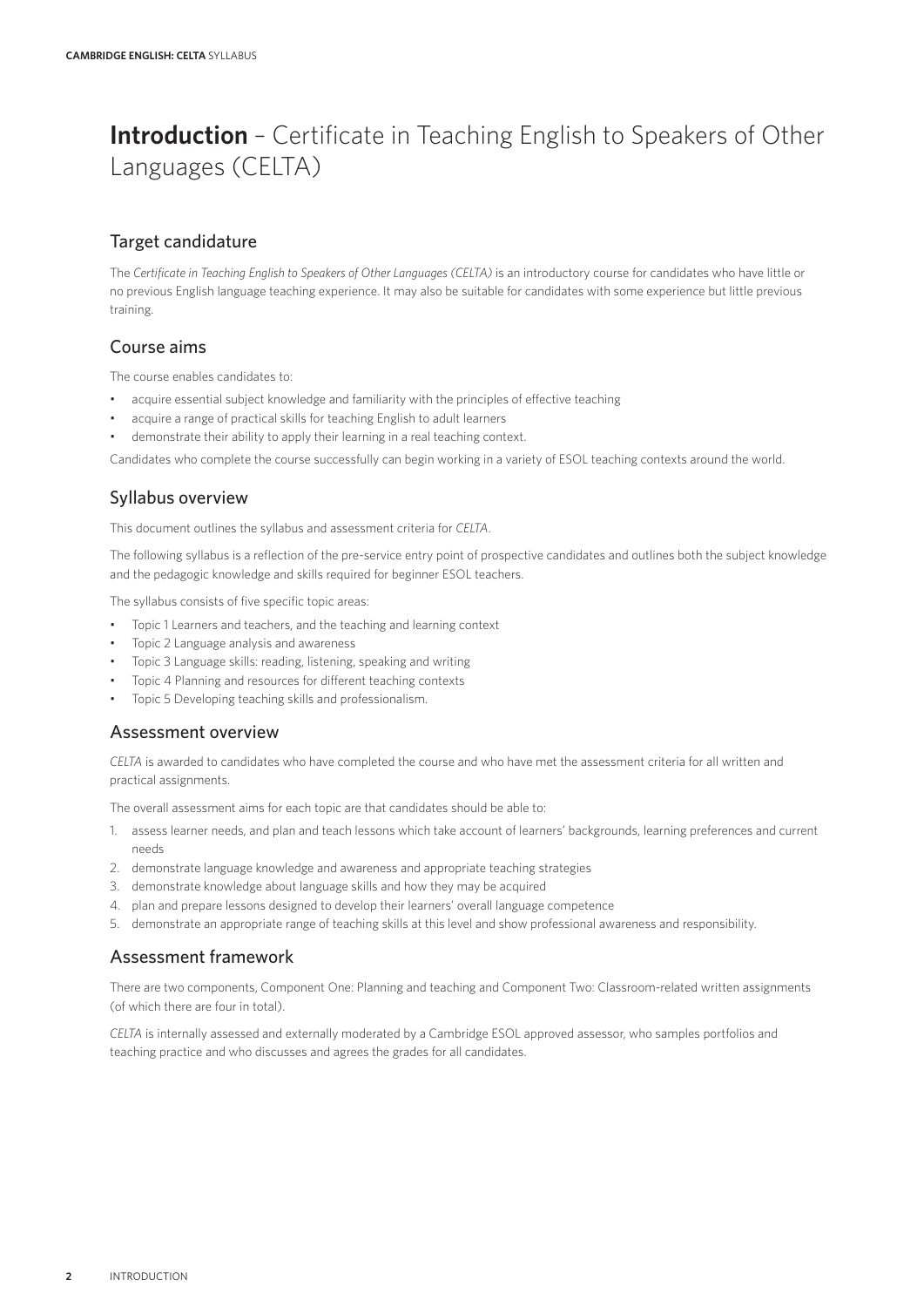Table 1 outlines the relationship of the assessment aims to the assessed work:

- ✔ indicates a main assessment area
- 

 $\mathscr{O}$  indicates a secondary assessment area.

#### *Table 1 Assessment grid*

|     | <b>Component One:</b><br><b>Planning and teaching</b> |          | <b>Component Two:</b><br>Classroom-related written assignments |               |               |              |
|-----|-------------------------------------------------------|----------|----------------------------------------------------------------|---------------|---------------|--------------|
| Aim | Lesson Plans                                          | Teaching | Assignment 1                                                   | Assignment 2  | Assignment 3  | Assignment 4 |
|     | V                                                     |          |                                                                | $\mathscr{A}$ | $\mathscr{A}$ | $\gamma$     |
|     | ✔                                                     |          | $\varphi$                                                      | ✔             | $\mathscr{A}$ | $\mathscr V$ |
| 3   | ✔                                                     |          | $\varphi$                                                      | $\mathscr{A}$ |               | $\mathcal V$ |
| 4   | ✔                                                     |          | $\mathscr{A}$                                                  | $\mathscr{A}$ | $\mathscr{A}$ |              |
|     |                                                       |          | $\mathscr{A}$                                                  | $\varnothing$ | $\mathscr{A}$ |              |

#### *Table 2 Summary of the primary assessment tasks for each topic*

| <b>Topics</b>                                                   | Assessment                                    |
|-----------------------------------------------------------------|-----------------------------------------------|
| 1. Learners and teachers, and the teaching and learning context | Planning and teaching<br>Written assignment 1 |
| 2. Language analysis and awareness                              | Planning and teaching<br>Written assignment 2 |
| 3. Language skills: reading, listening, speaking and writing    | Planning and teaching<br>Written assignment 3 |
| 4. Planning and resources for different teaching contexts       | Planning and teaching<br>Written assignment 4 |
| 5. Developing teaching skills and professionalism               | Planning and teaching<br>Written assignment 4 |

Cambridge ESOL reserves the right to request samples of any work during and up to six months after the course.

### Course programmes

Certificate course programmes are designed by individual centres using the syllabus and course objectives. Courses will have a minimum of 120 contact hours including:

- input
- supervised lesson planning
- teaching practice (six assessed hours)
- feedback on teaching
- peer observation
- observation of experienced teachers (minimum six hours)
- consultation time.

Candidates will need to dedicate a minimum of 80 hours for the required reading, research, pre- and post-session tasks, assignments and lesson preparation.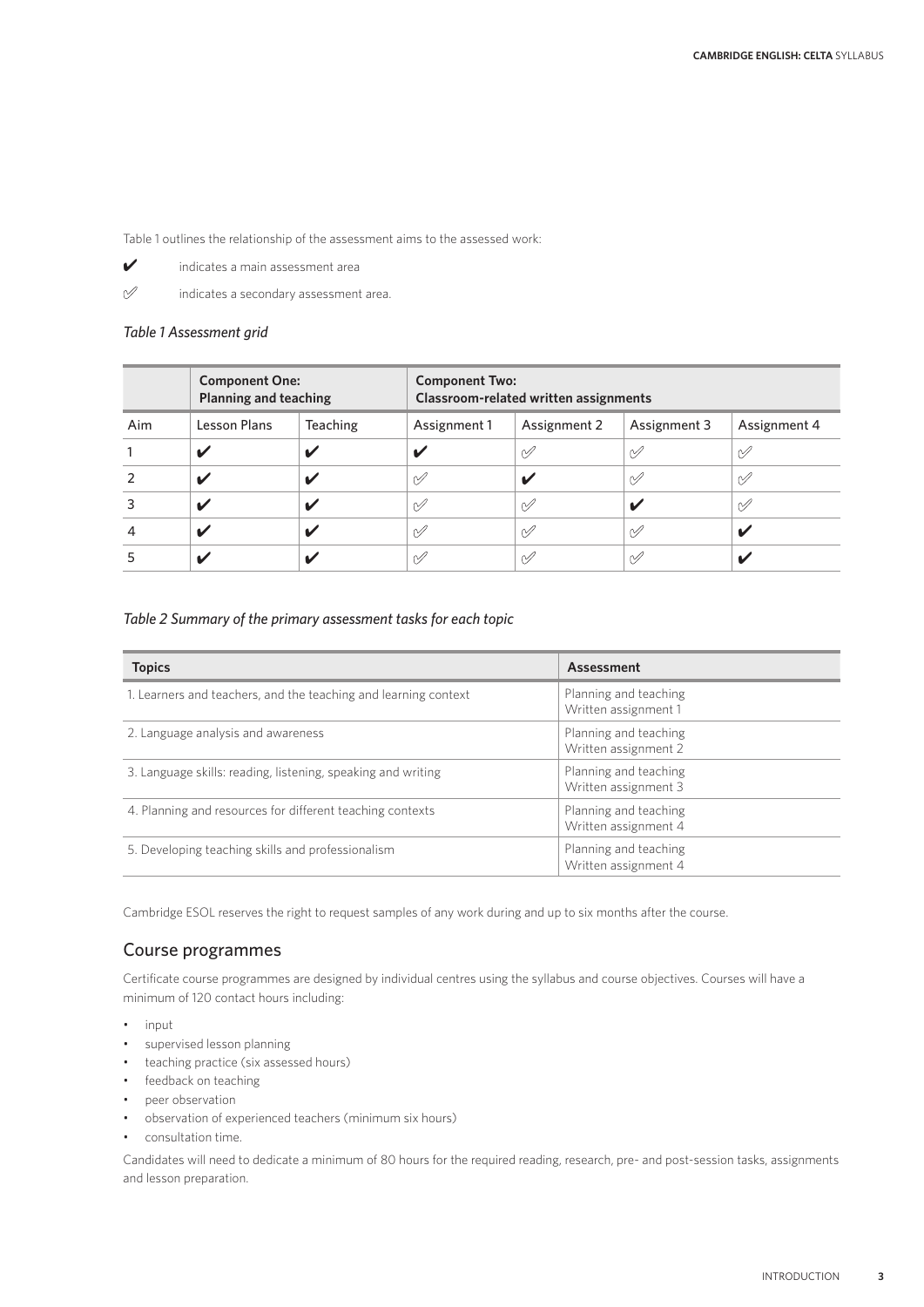## Syllabus overview

| Topic 1 - Learners and teachers, and the teaching and learning context |                                                  |  |  |
|------------------------------------------------------------------------|--------------------------------------------------|--|--|
|                                                                        | Cultural, linguistic and educational backgrounds |  |  |
| 1.2                                                                    | Motivations for learning English as an adult     |  |  |
| 1.3                                                                    | Learning and teaching styles                     |  |  |
| 1.4                                                                    | Context for learning and teaching English        |  |  |
| 1.5                                                                    | Varieties of English                             |  |  |
| 1.6                                                                    | Multilingualism and the role of first languages  |  |  |

| Topic 2 - Language analysis and awareness |                                                                                                            |  |  |
|-------------------------------------------|------------------------------------------------------------------------------------------------------------|--|--|
| 2.1                                       | Basic concepts and terminology used in ELT for describing form and meaning in language and language use    |  |  |
| 2.2                                       | Grammar - grammatical frameworks: rules and conventions relating to words, sentences, paragraphs and texts |  |  |
| 2.3                                       | Lexis: Word formation, meaning and use in context                                                          |  |  |
| 2.4                                       | Phonology: The formation and description of English phonemes; features of connected speech                 |  |  |
| 2.5                                       | The practical significance of similarities and differences between languages                               |  |  |
| 2.6                                       | Reference materials for language awareness                                                                 |  |  |
| 27                                        | Key strategies and approaches for developing learners' language knowledge                                  |  |  |

## **Topic 3 – Language skills: reading, listening, speaking and writing**

| 3.1   | Reading                                                                                |
|-------|----------------------------------------------------------------------------------------|
| 3.1.1 | Basic concepts and terminology used for describing reading skills                      |
| 3.1.2 | Purposes of reading                                                                    |
| 3.1.3 | Decoding meaning                                                                       |
| 3.1.4 | Potential barriers to reading                                                          |
| 3.2   | Listening                                                                              |
| 3.2.1 | Basic concepts and terminology used for describing listening skills                    |
| 3.2.2 | Purposes of listening                                                                  |
| 3.2.3 | Features of listening texts                                                            |
|       | 3.2.4 Potential barriers to listening                                                  |
| 3.3   | Speaking                                                                               |
| 3.3.1 | Basic concepts and terminology used for describing speaking skills                     |
| 3.3.2 | Features of spoken English                                                             |
| 3.3.3 | Language functions                                                                     |
| 3.3.4 | Paralinguistic features                                                                |
|       | 3.3.5 Phonemic systems                                                                 |
| 3.4   | Writing                                                                                |
| 3.4.1 | Basic concepts and terminology used for describing writing skills                      |
| 3.4.2 | Subskills and features of written texts                                                |
| 3.4.3 | Stages of teaching writing                                                             |
| 3.4.4 | Beginner literacy                                                                      |
| 3.4.5 | English spelling and punctuation                                                       |
| 3.5   | Key strategies and approaches for developing learners' receptive and productive skills |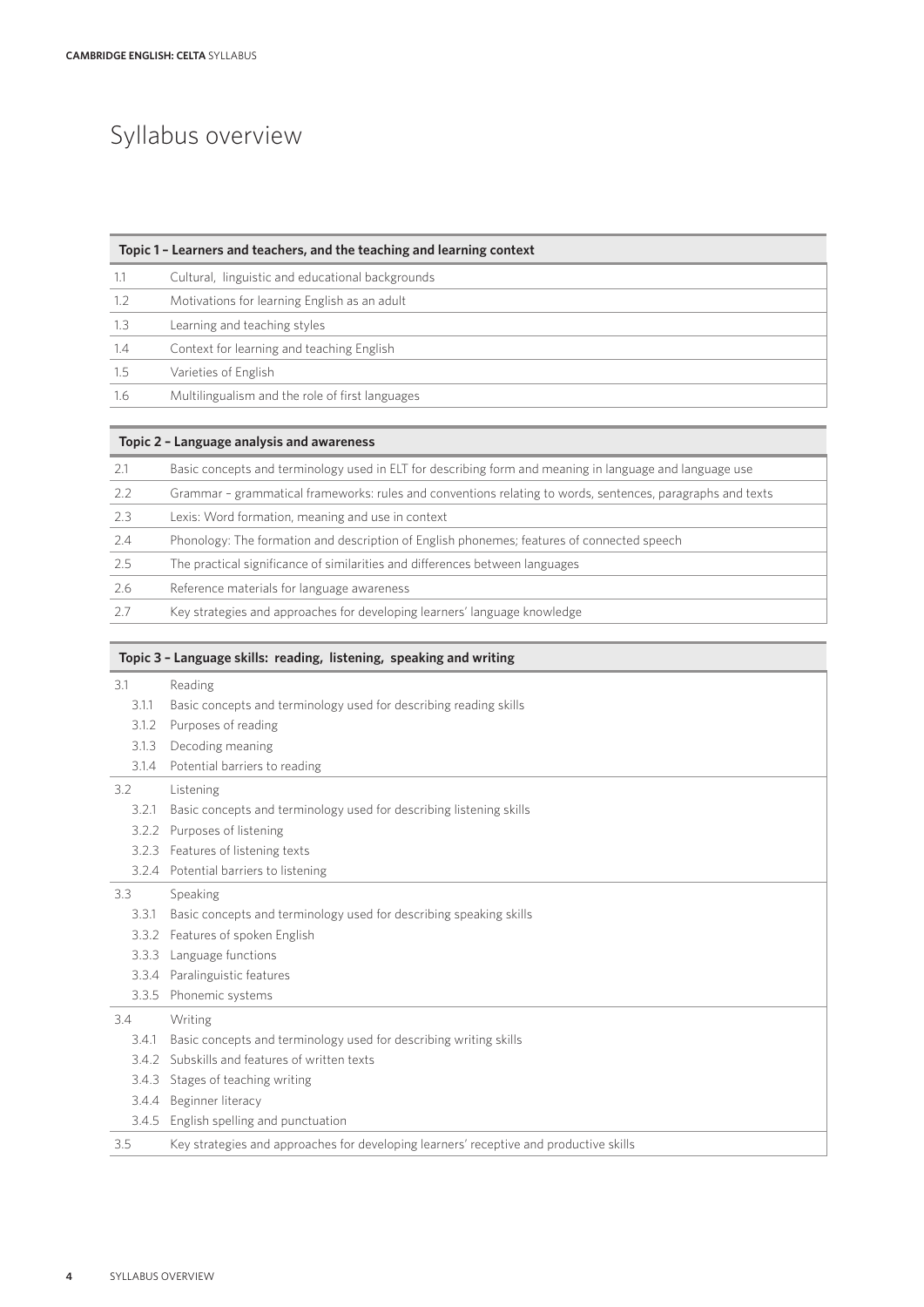| Topic 4 - Planning and resources for different teaching contexts |                                                                                                                                              |  |  |
|------------------------------------------------------------------|----------------------------------------------------------------------------------------------------------------------------------------------|--|--|
| 4.1                                                              | Principles of planning for effective teaching of adult learners of English                                                                   |  |  |
| 4.2                                                              | Lesson planning for effective teaching of adult learners of English                                                                          |  |  |
| 4.3                                                              | Evaluation of lesson planning                                                                                                                |  |  |
| 4.4                                                              | The selection, adaptation and evaluation of materials and resources in planning (including computer and other<br>technology based resources) |  |  |
| 4.5                                                              | Knowledge of commercially produced resources and non-published materials and classroom resources for teaching<br>English to adults           |  |  |

| Topic 5 - Developing teaching skills and professionalism |                                                    |  |  |  |
|----------------------------------------------------------|----------------------------------------------------|--|--|--|
| 5.1                                                      | The effective organisation of the classroom        |  |  |  |
| 5.2                                                      | Classroom presence and control                     |  |  |  |
| 5.3                                                      | Teacher and learner language                       |  |  |  |
| 5.4                                                      | The use of teaching materials and resources        |  |  |  |
| 5.5                                                      | Practical skills for teaching at a range of levels |  |  |  |
| 5.6                                                      | The monitoring and evaluation of adult learners    |  |  |  |
| 5.7                                                      | Evaluation of the teaching/learning process        |  |  |  |
| 5.8                                                      | Professional development: responsibilities         |  |  |  |
| 5.9                                                      | Professional development: support systems          |  |  |  |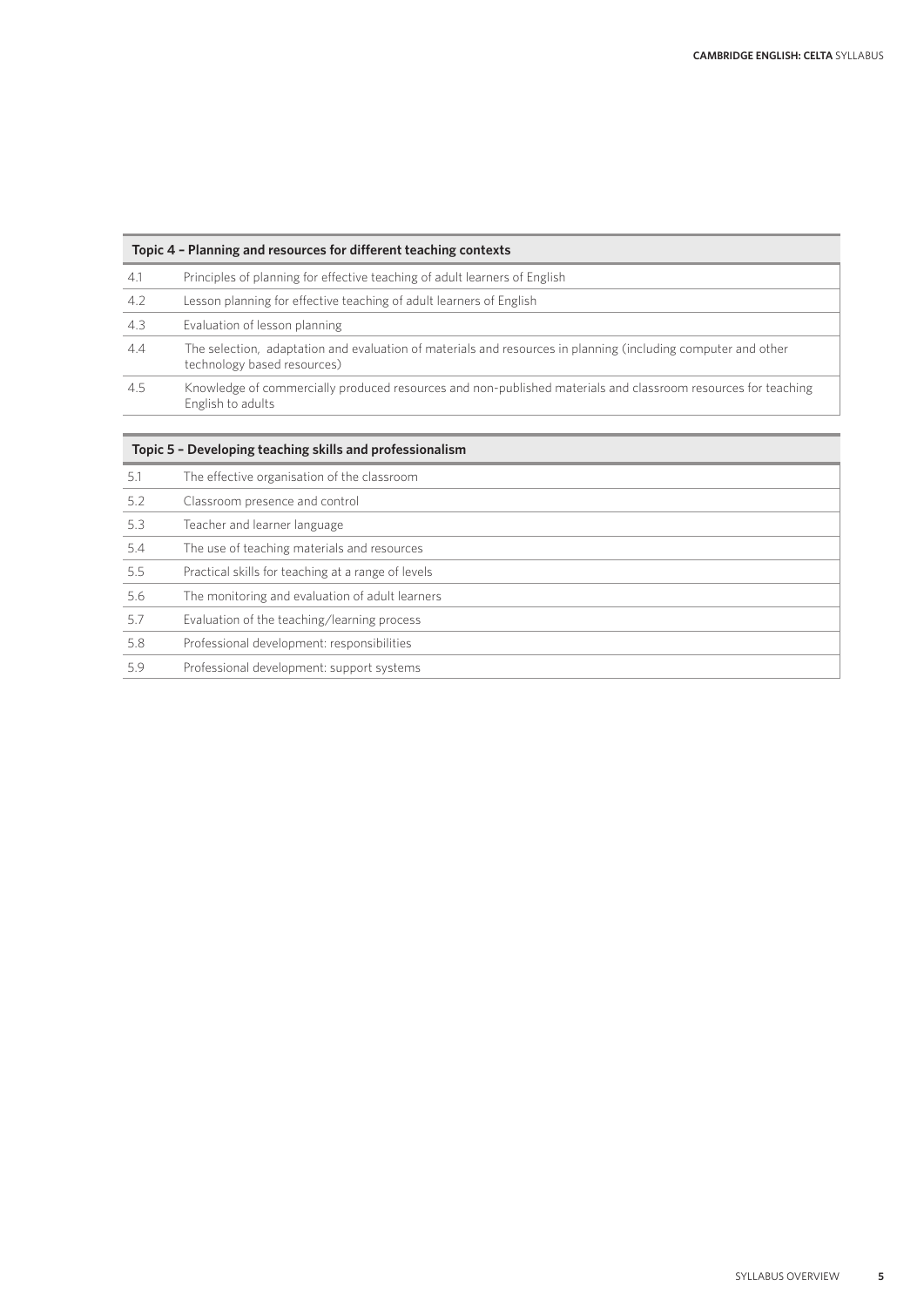## **TOPIC 1** – Learners and teachers, and the teaching and learning context

| Ref | <b>Syllabus content</b>                             | <b>Learning outcomes</b><br>Successful candidates are able to:                                                                                                                                                                                                                                                                                                                                                                         | <b>Assessment</b>                           |
|-----|-----------------------------------------------------|----------------------------------------------------------------------------------------------------------------------------------------------------------------------------------------------------------------------------------------------------------------------------------------------------------------------------------------------------------------------------------------------------------------------------------------|---------------------------------------------|
| 1.1 | Cultural, linguistic and<br>educational backgrounds | understand the range of backgrounds and experiences<br>that adult learners bring to their classes                                                                                                                                                                                                                                                                                                                                      | Teaching practice:<br>planning and teaching |
| 1.2 | Motivations for learning<br>English as an adult     | a. understand the different motivations and expectations<br>that adults bring to learning English<br>b. identify ways in which personal factors may affect<br>language learning<br>c. make practical use of this knowledge and<br>understanding to plan and teach with sensitivity<br>d. develop and maintain motivation, identify and respond<br>to expectations                                                                      | Assignment:<br>Focus on the learner         |
| 1.3 | Learning and teaching styles                        | a. demonstrate an awareness of the different learning<br>styles and preferences that adults bring to learning<br>English<br>b. demonstrate an awareness of the different roles<br>teachers may adopt at different stages of teaching and<br>in different teaching/learning contexts<br>c. make practical use of this awareness in planning and<br>teaching                                                                             |                                             |
| 1.4 | Context for learning and<br>teaching English        | a. understand in broad terms the context in which<br>teaching is taking place with special reference to the<br>learners, the physical surroundings and the availability<br>of resources<br>b. understand the broad range of learning needs including<br>the needs of learners with learning difficulties and/or<br>disabilities<br>c. make practical use of this understanding in adapting<br>teaching to contexts and learners' needs |                                             |
| 1.5 | Varieties of English                                | a. understand the main ways that varieties of English<br>differ from one another<br>b. demonstrate awareness of the need for teachers and<br>learners to make informed choices about language<br>models for teaching and learning<br>c. make practical use of this knowledge and awareness in<br>planning and teaching                                                                                                                 |                                             |
| 1.6 | Multilingualism and the role<br>of first languages  | understand the kinds of language backgrounds that<br>learners may come from (e.g. multilingual/monolingual;<br>standard/non-standard) and how a learner's language<br>background might influence the learning of English                                                                                                                                                                                                               |                                             |

## Topic 1 assessment

### *Key assignment*

See *Focus on the learner* on page 17.

### *Key teaching practice criteria*

See page 15 for criterion 4a and criteria 1a–c.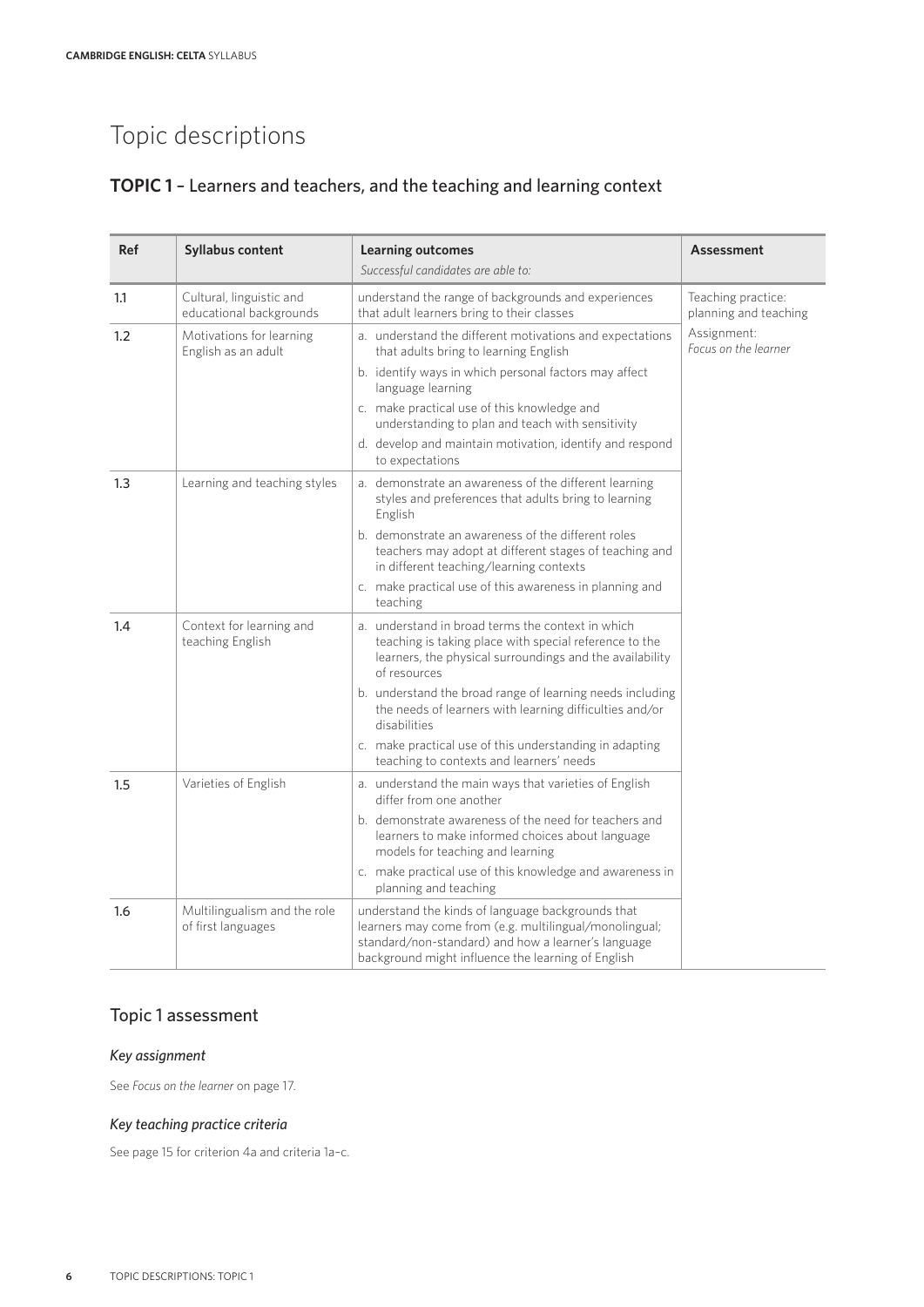## **TOPIC 2** – Language analysis and awareness

| <b>Ref</b> | Syllabus content                                                                                                                  | <b>Learning outcomes</b><br>Successful candidates are able to:                                                                                                                                                                                                                                                                                                                                                          | Assessment                                                                 |
|------------|-----------------------------------------------------------------------------------------------------------------------------------|-------------------------------------------------------------------------------------------------------------------------------------------------------------------------------------------------------------------------------------------------------------------------------------------------------------------------------------------------------------------------------------------------------------------------|----------------------------------------------------------------------------|
| 2.1        | Basic concepts and<br>terminology used in ELT to<br>discuss language form and<br>use                                              | understand key terminology used in ELT to talk about<br>language and apply this terminology to planning and<br>teaching                                                                                                                                                                                                                                                                                                 | Assignment: Language<br>related tasks<br>Language analysis for<br>teaching |
| 2.2        | Grammar<br>Grammar - Grammatical<br>frameworks: rules and<br>conventions relating to words,<br>sentences, paragraphs and<br>texts | a. understand a range of the rules and conventions<br>relating to words, sentences, paragraphs and texts<br>b. demonstrate a basic working knowledge of how the<br>verb phrase and the noun phrase are formed and used<br>in English, for example:<br>tense and aspect<br>voice<br>modality including the expression of hypothetical<br>meaning<br>finite and non-finite forms<br>the adverbial element<br>countability |                                                                            |
| 2.3        | Lexis<br>Word formation, meaning<br>and use in context                                                                            | a. understand basic principles of word formation and<br>lexical meaning, for example:<br>meaning and definition<br>pronunciation<br>spelling<br>affixation and compounding<br>synonomy and hyponymy<br>b. understand the effect on word choice of factors such<br>as:<br>- co-text (e.g. collocation)<br>- context of situation (style)                                                                                 |                                                                            |
| 2.4        | Phonology<br>The formation and<br>description of English<br>phonemes<br>Features of connected speech                              | a. demonstrate a working knowledge of the sounds of<br>English<br>b. understand some features of connected speech, for<br>example:<br>- linking<br>assimilation and elision<br>word and sentence stress<br>intonation patterns                                                                                                                                                                                          |                                                                            |
| 2.5        | The practical significance of<br>similarities and differences<br>between languages                                                | identify some significant differences between their own<br>language and a foreign language, and demonstrate in<br>practice their understanding of the relevance of some of<br>these differences for the teacher and learner                                                                                                                                                                                             | Assignment: Focus on<br>the learner                                        |
| 2.6        | Reference materials for<br>language awareness                                                                                     | use a range of reference material to analyse and describe<br>language for teaching purposes                                                                                                                                                                                                                                                                                                                             | Assignment: Language<br>related tasks                                      |
| 2.7        | Key strategies and<br>approaches for developing<br>learners' language knowledge                                                   | use strategies, approaches and techniques to develop<br>learners' language knowledge, for example inductive and<br>deductive presentations                                                                                                                                                                                                                                                                              | Teaching practice                                                          |

## Topic 2 assessment

#### *Key assignment*

See *Language related tasks* on page 17.

#### *Key teaching practice criteria*

See pages 15 and 16 for criteria 4a–c, 4i–k and 2a–2g.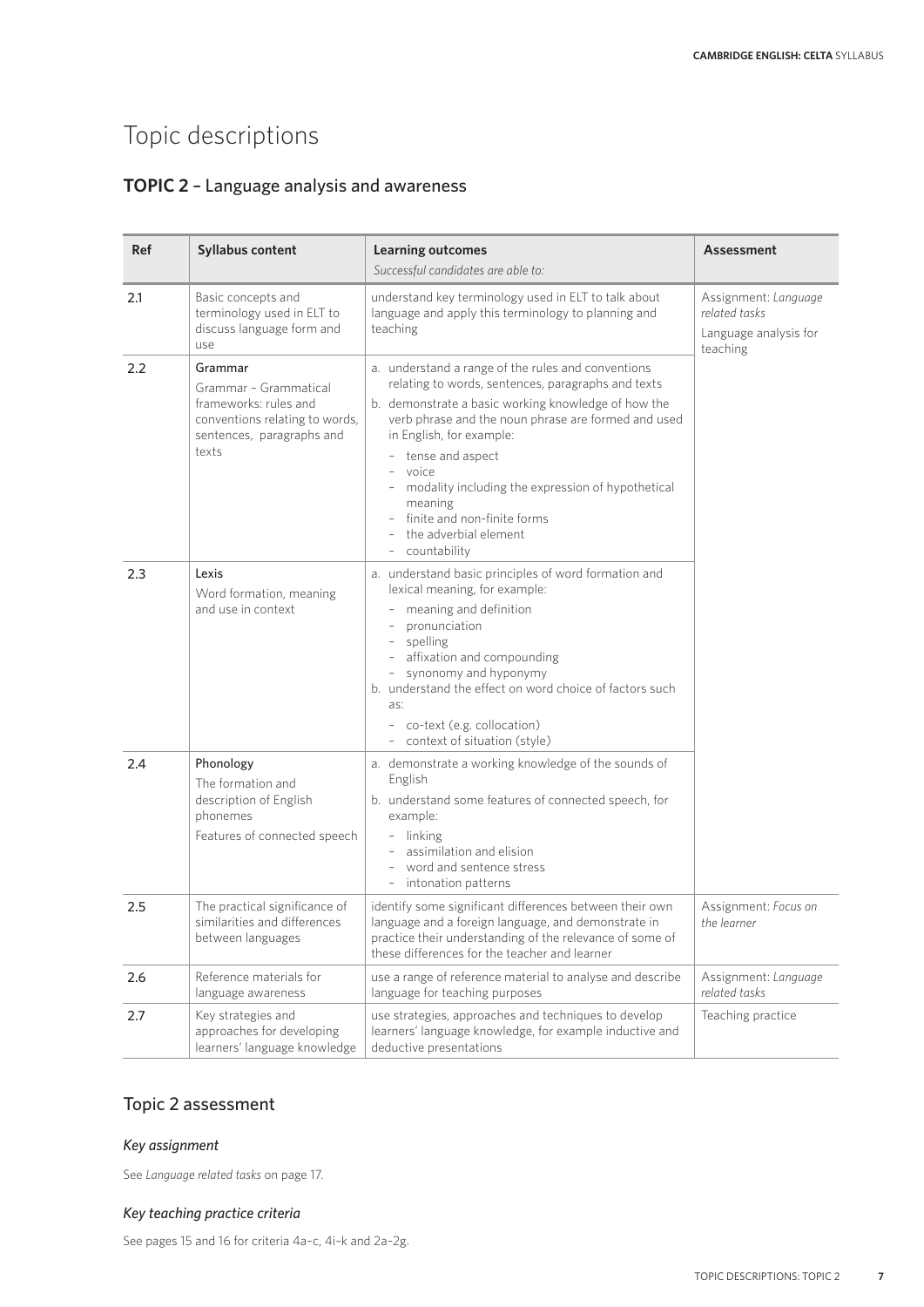## **TOPIC 3** – Language skills: reading, listening, speaking and writing

| <b>Ref</b> | <b>Syllabus content</b>                                                   | <b>Learning outcomes</b>                                                                                                                                               | <b>Assessment</b>                                                                                                                        |  |  |  |
|------------|---------------------------------------------------------------------------|------------------------------------------------------------------------------------------------------------------------------------------------------------------------|------------------------------------------------------------------------------------------------------------------------------------------|--|--|--|
|            |                                                                           | Successful candidates are able to:                                                                                                                                     |                                                                                                                                          |  |  |  |
| 3.1        | Reading                                                                   |                                                                                                                                                                        |                                                                                                                                          |  |  |  |
| 3.1.1      | Basic concepts and<br>terminology used for<br>describing reading skills   | understand basic concepts and terminology used for<br>describing reading skills, and apply this to planning and<br>teaching                                            | Teaching practice:<br>planning and teaching<br>lessons to develop<br>reading skills<br>Assignment:<br>Language skills<br>related tasks   |  |  |  |
| 3.1.2      | Purposes of reading                                                       | understand how approaches to reading texts vary<br>depending on the purpose of reading, and make practical<br>use of this in teaching                                  |                                                                                                                                          |  |  |  |
| 3.1.3      | Decoding meaning                                                          | identify some of the features which help learners decode<br>meanings of words, sentences and whole texts, and make<br>practical use of this in teaching                |                                                                                                                                          |  |  |  |
| 3.1.4      | Potential barriers to reading                                             | a. identify some of the difficulties learners may face<br>when trying to understand texts<br>b. identify ways of making reading texts more intelligible<br>to learners |                                                                                                                                          |  |  |  |
| 3.2        | Listening                                                                 |                                                                                                                                                                        |                                                                                                                                          |  |  |  |
| 3.2.1      | Basic concepts and<br>terminology used for<br>describing listening skills | understand basic concepts and terminology used for<br>describing listening skills, and apply this to practical<br>teaching                                             | Teaching practice:<br>planning and teaching<br>lessons to develop<br>listening skills<br>Assignment:<br>Language skills<br>related tasks |  |  |  |
| 3.2.2      | Purposes of listening                                                     | understand how approaches to listening texts vary<br>depending on the purpose of listening, and make practical<br>use of this in teaching                              |                                                                                                                                          |  |  |  |
| 3.2.3      | Features of listening texts                                               | a. identify some of the features which indicate the<br>purpose of utterances and listening texts and which<br>help convey meaning                                      |                                                                                                                                          |  |  |  |
|            |                                                                           | b. make practical use of this knowledge and awareness<br>in teaching                                                                                                   |                                                                                                                                          |  |  |  |
| 3.2.4      | Potential barriers to listening                                           | a. identify some of the difficulties learners face when<br>listening                                                                                                   |                                                                                                                                          |  |  |  |
|            |                                                                           | b. demonstrate ways of helping learners understand<br>listening texts and improve their listening skills                                                               |                                                                                                                                          |  |  |  |
| 3.3        | Speaking                                                                  |                                                                                                                                                                        |                                                                                                                                          |  |  |  |
| 3.3.1      | Basic concepts and<br>terminology used for<br>describing speaking skills  | understand basic concepts and terminology used for<br>describing speaking skills, and apply this to practical<br>teaching                                              | Teaching practice:<br>planning and teaching<br>lessons to develop                                                                        |  |  |  |
| 3.3.2      | Features of spoken English                                                | a. identify some key features of spoken English                                                                                                                        | speaking skills                                                                                                                          |  |  |  |
|            |                                                                           | b. identify some ways in which spoken English differs<br>from written English                                                                                          | Assignments:<br>Language skills<br>related tasks<br>Focus on the learner                                                                 |  |  |  |
|            |                                                                           | c. make practical use of this knowledge and awareness in<br>planning and teaching                                                                                      |                                                                                                                                          |  |  |  |
| 3.3.3      | Language functions                                                        | a. identify a wide range of language functions and the<br>forms used to express them                                                                                   |                                                                                                                                          |  |  |  |
|            |                                                                           | b. apply knowledge of language functions to planning and<br>teaching                                                                                                   |                                                                                                                                          |  |  |  |
| 3.3.4      | Paralinguistic features                                                   | understand the role of paralinguistic features (e.g. gesture,<br>gaze) in communication                                                                                |                                                                                                                                          |  |  |  |
| 3.3.5      | Phonemic systems                                                          | identify and describe some differences in phonemic<br>systems of languages spoken by learners                                                                          |                                                                                                                                          |  |  |  |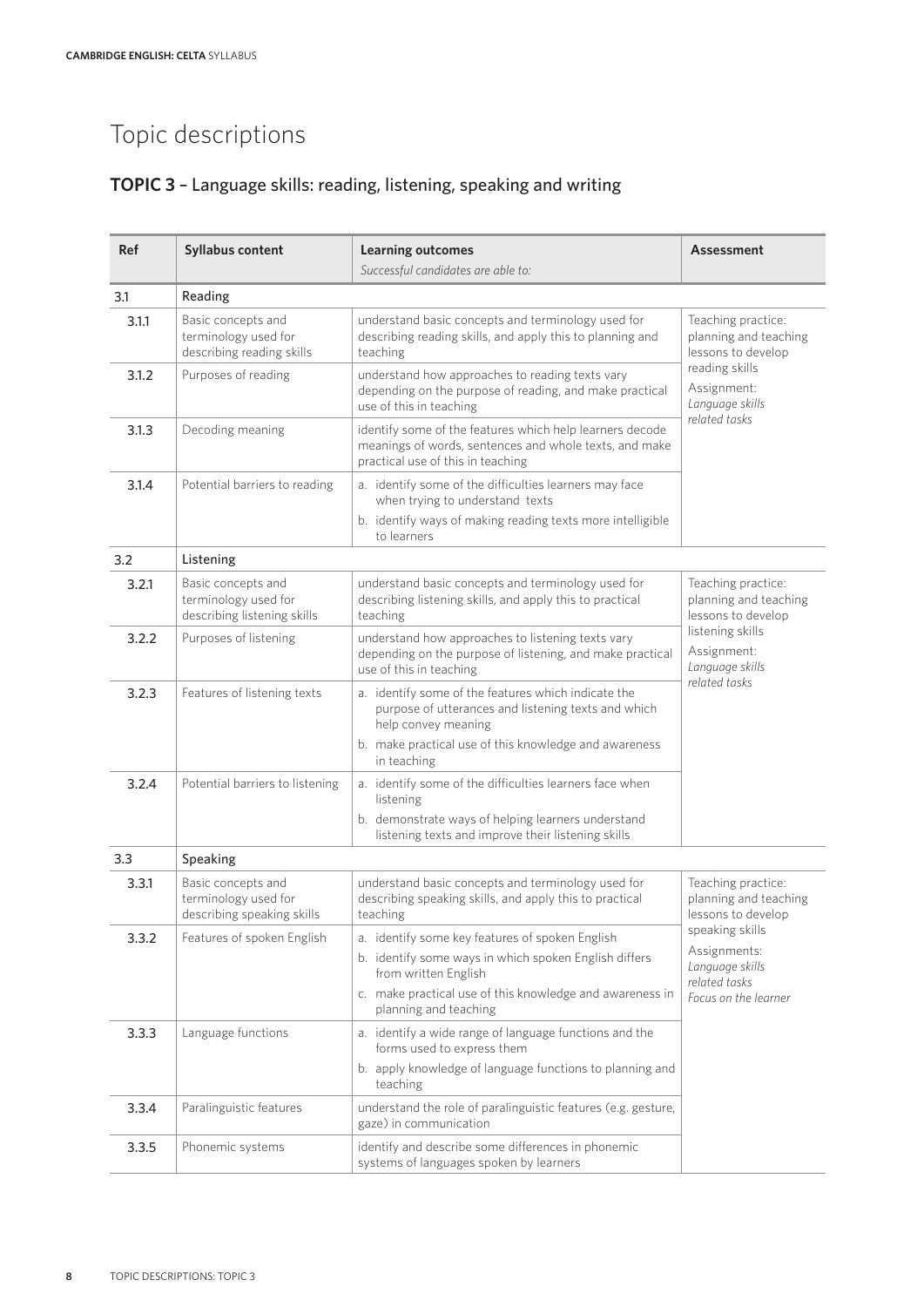| <b>Ref</b> | <b>Syllabus content</b>                                                                         | <b>Learning outcomes</b>                                                                                                                                                                                                                                                                                | Assessment                                                                                                                                  |
|------------|-------------------------------------------------------------------------------------------------|---------------------------------------------------------------------------------------------------------------------------------------------------------------------------------------------------------------------------------------------------------------------------------------------------------|---------------------------------------------------------------------------------------------------------------------------------------------|
|            |                                                                                                 | Successful candidates are able to:                                                                                                                                                                                                                                                                      |                                                                                                                                             |
| 3.4        | Writing                                                                                         |                                                                                                                                                                                                                                                                                                         |                                                                                                                                             |
| 3.4.1      | Basic concepts and<br>terminology used for<br>describing writing skills                         | understand basic concepts and terminology used for<br>describing writing skills, and apply this to practical<br>teaching                                                                                                                                                                                | Teaching practice:<br>planning and teaching<br>lessons/parts of lessons<br>to develop writing skills<br>Assignment:<br>Focus on the learner |
| 3.4.2      | Subskills and features of<br>written texts                                                      | a. identify some of the subskills of writing<br>b. identify some features of written texts                                                                                                                                                                                                              |                                                                                                                                             |
| 3.4.3      | Stages of teaching writing                                                                      | a. identify the stages of producing written text<br>b. make practical use of knowledge about writing<br>subskills, features of written language and stages of<br>producing written text in planning and teaching                                                                                        |                                                                                                                                             |
| 3.4.4      | Beginner literacy                                                                               | a. understand some issues relating to beginner literacy<br>b. apply awareness of beginner literacy issues to practical<br>teaching situations                                                                                                                                                           |                                                                                                                                             |
| 3.4.5      | English spelling and<br>punctuation                                                             | a. identify some English spelling patterns and some<br>strategies to help learners develop their spelling skills<br>b. identify some ways in which punctuation contributes<br>to meaning in written text<br>c. apply a basic understanding of English spelling and<br>punctuation to practical teaching |                                                                                                                                             |
| 3.5        | Teaching                                                                                        |                                                                                                                                                                                                                                                                                                         |                                                                                                                                             |
| 3.5        | Key strategies and<br>approaches for developing<br>learners' receptive and<br>productive skills | use strategies, approaches and techniques to develop<br>learners' receptive and productive skills                                                                                                                                                                                                       | Teaching practice                                                                                                                           |

## Topic 3 assessment

#### *Key assignment*

See *Language skills related tasks* on page 17.

### *Key teaching practice criteria*

See pages 15 and 16 for criteria 4a–c, 4l, and 3a–3c.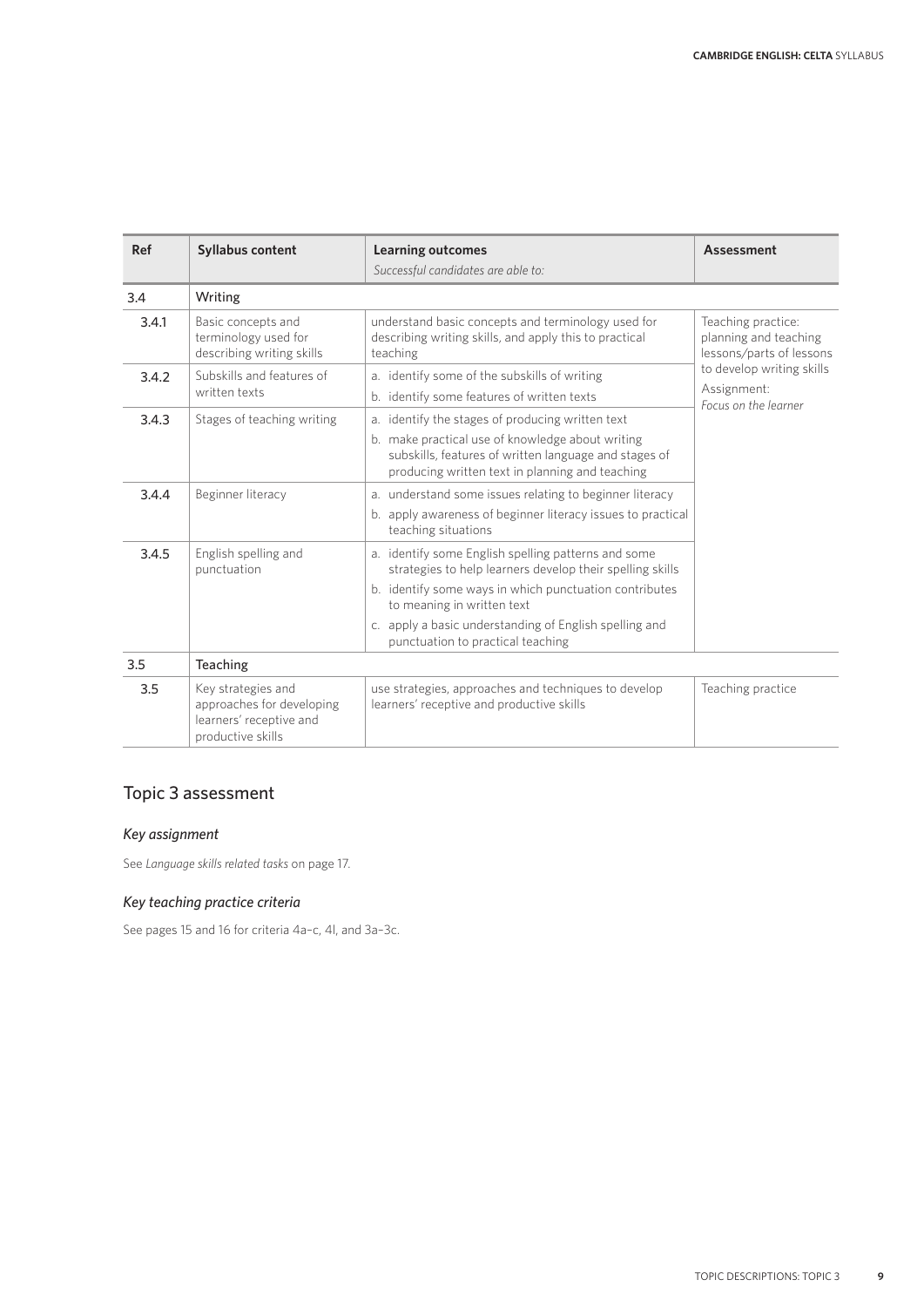## **TOPIC 4** – Planning and resources for different teaching contexts

| <b>Ref</b> | <b>Syllabus content</b>                                                                                                                                  | <b>Learning outcomes</b><br>Successful candidates are able to:                                                                                                                                                                                                                                                                                                                                                                                                                                                                                                                                                | <b>Assessment</b>                                                                    |
|------------|----------------------------------------------------------------------------------------------------------------------------------------------------------|---------------------------------------------------------------------------------------------------------------------------------------------------------------------------------------------------------------------------------------------------------------------------------------------------------------------------------------------------------------------------------------------------------------------------------------------------------------------------------------------------------------------------------------------------------------------------------------------------------------|--------------------------------------------------------------------------------------|
| 4.1        | Principles of planning for<br>effective teaching of adult<br>learners of English                                                                         | a. understand the purpose and principles of planning for<br>effective teaching of adult learners<br>b. distinguish between different kinds of teaching<br>and different kinds of lessons, and select the kinds<br>of lessons that are most appropriate for particular<br>learners                                                                                                                                                                                                                                                                                                                             | Lesson planning<br>Teaching practice<br>Assignment:<br>Lessons from the<br>classroom |
| 4.2        | Lesson planning for effective<br>teaching of adult learners of<br>English                                                                                | a. plan logically sequenced lessons that are appropriate<br>to the needs of the learners<br>b. devise lesson plans which include:<br>a statement of aims<br>a class profile<br>anticipation of difficulties and suggested solutions<br>description of teacher and learner interactions<br>details of resources to be used<br>staged description of procedures including<br>anticipated timings<br>c. relate, where appropriate, the learners' language needs<br>to learning in other areas, showing awareness of the<br>broader educational context in which the teaching/<br>learning of English is situated |                                                                                      |
| 4.3        | Evaluation of lesson planning                                                                                                                            | a. evaluate their own lesson preparation before and<br>after teaching through reflection and by taking note of<br>comments from tutors, colleagues and learners<br>b. take account of this evaluation in planning future<br>lessons                                                                                                                                                                                                                                                                                                                                                                           |                                                                                      |
| 4.4        | The selection, adaptation<br>and evaluation of materials<br>and resources in planning<br>(including computer and<br>other technology based<br>resources) | a. select and evaluate materials and resources (including<br>use of technology)<br>b. understand the need for and begin to put into practice<br>with due regard for the provisions of copyright, the<br>adaptation of resources and materials to meet the<br>requirements of specific groups of adult learners                                                                                                                                                                                                                                                                                                |                                                                                      |
| 4.5        | Knowledge of commercially<br>produced resources and<br>non-published materials<br>and classroom resources for<br>teaching English to adults              | develop a basic working knowledge of some commercially<br>produced and non-published materials and classroom<br>resources for teaching English to adults                                                                                                                                                                                                                                                                                                                                                                                                                                                      |                                                                                      |

## Topic 4 assessment

#### *Key assignment*

See *Lessons from the classroom* on page 18.

#### *Key teaching practice criteria*

See page 15 for criteria 4a–n.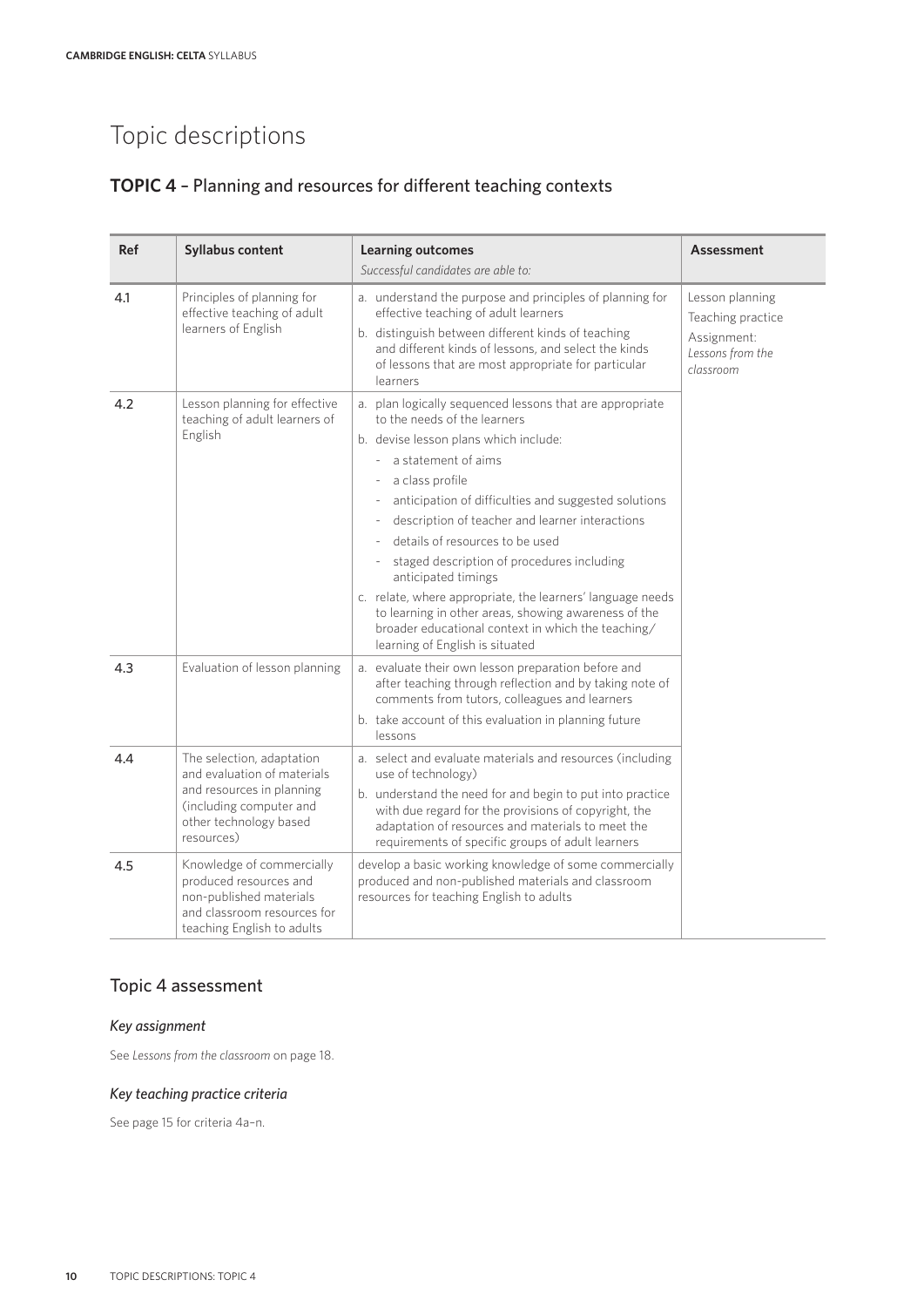## **TOPIC 5** – Developing teaching skills and professionalism

| <b>Ref</b> | Syllabus content                                      | <b>Learning outcomes</b><br>Successful candidates are able to:                                                                                                                                                                                                                                                                                                                     | Assessment                                                        |
|------------|-------------------------------------------------------|------------------------------------------------------------------------------------------------------------------------------------------------------------------------------------------------------------------------------------------------------------------------------------------------------------------------------------------------------------------------------------|-------------------------------------------------------------------|
| 5.1        | The effective organisation of<br>the classroom        | a. arrange the physical features of the classroom to suit<br>the learners and the type of lesson, and ensure safety<br>regulations are taken into account<br>b. set up and manage whole class work, pair and group<br>work and individual work as appropriate                                                                                                                      | Teaching practice<br>Assignment:<br>Lessons from the<br>classroom |
| 5.2        | Classroom presence and<br>control                     | establish and maintain a good rapport with learners at all<br>times and foster a constructive learning atmosphere                                                                                                                                                                                                                                                                  |                                                                   |
| 5.3        | Teacher and learner language                          | a. use their own English language skills to enhance the<br>effectiveness of their teaching<br>b. adjust their own use of language to the level of the<br>class<br>c. give clear instructions<br>d. choose appropriate moments, and appropriate<br>strategies for correcting learners' language                                                                                     |                                                                   |
| 5.4        | The use of teaching materials<br>and resources        | a. make appropriate use of a range of materials and<br>resources in relation to specified aims<br>b. understand the implications of teaching with limited<br>resources                                                                                                                                                                                                             |                                                                   |
| 5.5        | Practical skills for teaching at<br>a range of levels | a. work successfully with learners at different levels,<br>using appropriate types of classroom activity to<br>develop learners' language and skills<br>b. involve learners of different ability levels in the work of<br>the class and enable them to feel a sense of progress                                                                                                    |                                                                   |
| 5.6        | The monitoring and<br>evaluation of adult learners    | a. monitor learner behaviours in class time and respond<br>appropriately<br>b. incorporate into their lessons some basic assessment<br>procedures<br>c. make planning decisions on the basis of assessment                                                                                                                                                                         |                                                                   |
| 5.7        | Evaluation of the teaching/<br>learning process       | a. make balanced and constructive self-appraisal of their<br>own teaching<br>b. respond appropriately to feedback from tutors, peers<br>and learners<br>c. assess their own strengths and development needs,<br>make practical use of that assessment and set goals<br>and targets for future development<br>d. make constructive appraisals of the lessons of their<br>colleagues |                                                                   |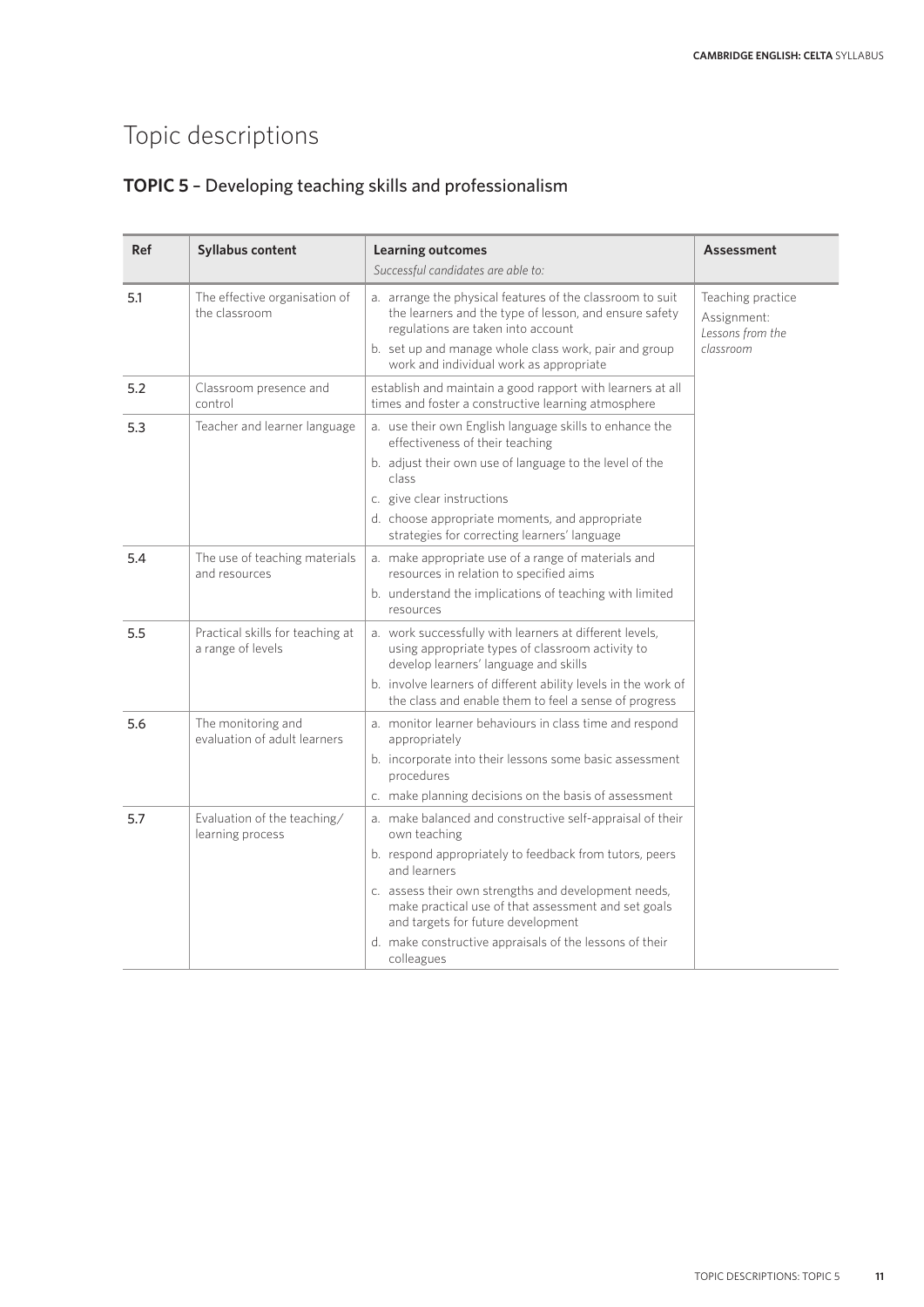| <b>Ref</b> | <b>Syllabus content</b>                       | <b>Learning outcomes</b><br>Successful candidates are able to:                                                                                                                                                                                                               | Assessment                                                        |
|------------|-----------------------------------------------|------------------------------------------------------------------------------------------------------------------------------------------------------------------------------------------------------------------------------------------------------------------------------|-------------------------------------------------------------------|
| 5.8        | Professional development:<br>responsibilities | demonstrate professional responsibility by following<br>any institutional code(s) of practice and implementing<br>institutional requirements including:<br>health and safety procedures<br>equal opportunities policies<br>record keeping and time-keeping requirements      | Teaching practice<br>Assignment:<br>Lessons from the<br>classroom |
|            |                                               | e. understand the limits of their responsibility with<br>regard to the welfare, health, safety and supervision<br>of learners and know when to assume responsibility<br>themselves or refer responsibility, ensuring that it has<br>been assumed by someone else             |                                                                   |
| 5.9        | Professional development:<br>support systems  | in recognition of the initial nature and scope of their<br>training so far, respond appropriately to relevant aspects<br>of professional development by finding out about<br>opportunities for further professional development in<br>teaching English to adults, including: |                                                                   |
|            |                                               | appropriate professional associations<br>magazines<br>journals and publications for teachers entering the<br>field of teaching English language to adults                                                                                                                    |                                                                   |

## Topic 5 assessment

## *Key assignment*

See *Lessons from the classroom* on page 18.

### *Key teaching practice criteria*

See page 16 for criteria 5a–n.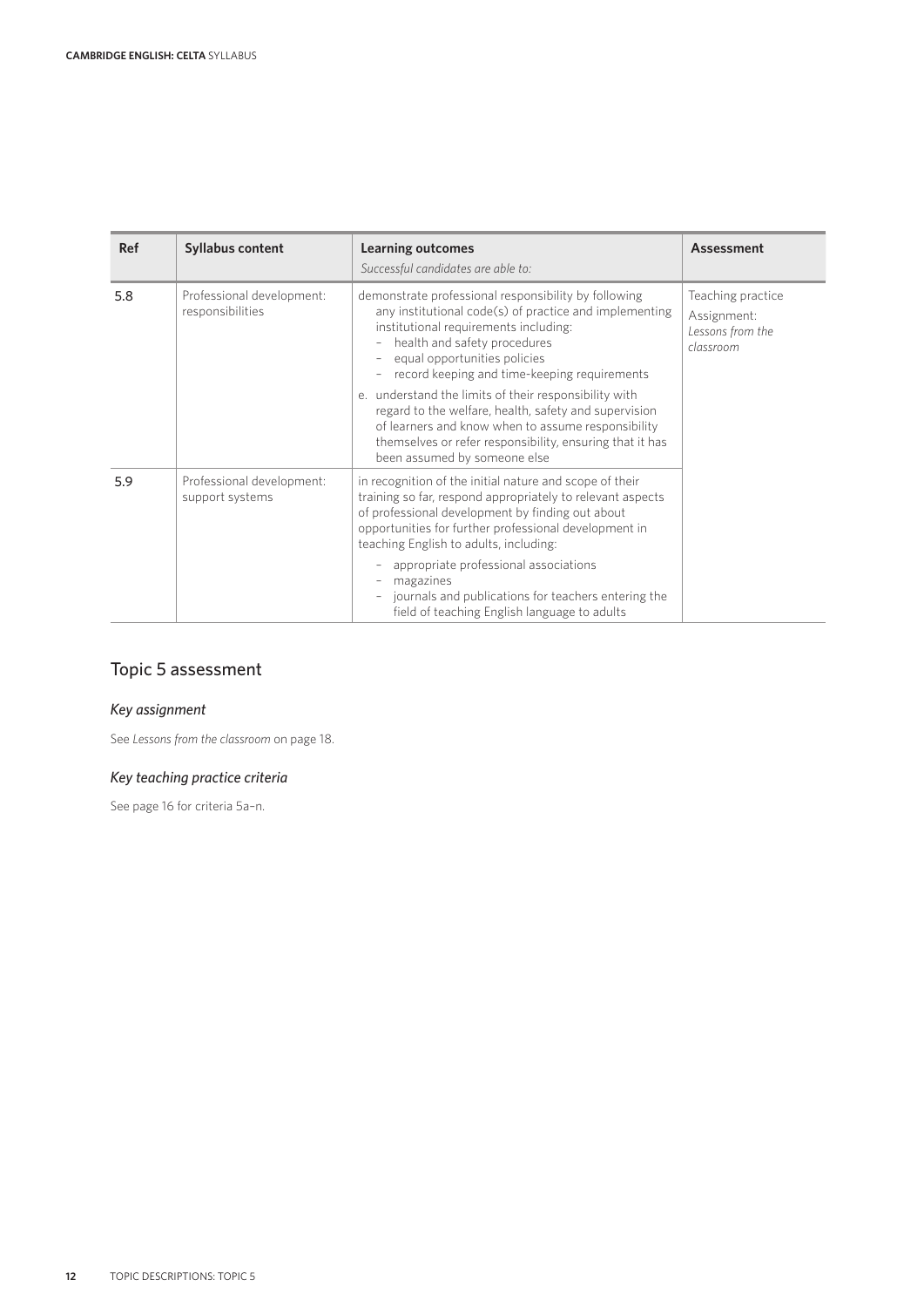## Course requirements and components of assessment

#### *Assessment requirements*

To meet the assessment requirements, candidates are required to attend a course and to:

- practice-teach classes of the relevant age group and size for a total of six hours
- observe experienced teachers teaching classes of language learners for a total of six hours, three of which may be on video
- maintain and submit a portfolio of all coursework including all written assignments and materials related to teaching practice.

#### *Mode of assessment*

*Assessment* is continuous and integrated.

*Continuous* here means that:

- assessment takes place throughout the course.
- *Integrated* here means that:
- both assessed components contribute to the overall grade.

#### The two components of assessment

#### *Component One: Planning and teaching*

In this component, candidates are required to practice-teach for a total of six assessed hours, working with adult learners at a minimum of two levels in classes of the required size. (Please refer to the Administration Handbook for regulations regarding teaching practice.)

By the end of the six hours of assessed teaching practice, candidates should have demonstrated successful achievement of all the teaching practice assessment criteria, detailed on pages 15–16.

#### *Component Two: Classroom-related written assignments*

This component consists of four written assignments:

- one assignment focuses on adult learners and learning contexts
- one assignment focuses on an aspect of the language system of English
- one assignment focuses on an aspect of language skills
- one assignment requires reflection on classroom teaching and the identification of action points.

The centre is responsible for designing the written assignments, which should each be between 750 and 1,000 words. The assignments are internally assessed and externally moderated. Two assignments may be conflated into one larger assignment provided that all the assessment criteria are met.

### Certificate grades

The Certificate will be awarded to candidates who meet the course requirements and whose performance meets, or exceeds, the criteria in both assessment components. *Candidates are ineligible for the award in cases where dishonesty or plagiarism is brought to the attention of Cambridge ESOL.*

A Pass is awarded to candidates whose performance overall in the teaching practice and in the written assignments meets the specified criteria.

*They will continue to need guidance to help them to develop and broaden their range of skills as teachers in post.*

A Pass (Grade B) is awarded to candidates whose performance in the written assignments meets the specified criteria and who have demonstrated in their teaching practice a level of achievement significantly higher than that required to meet pass-level criteria in relation to:

• demonstration of the criteria for teaching skills and professionalism (criteria 1a–3c and 5a–5n).

*They will continue to need some guidance to help them to develop and broaden their range of skills as teachers in post.*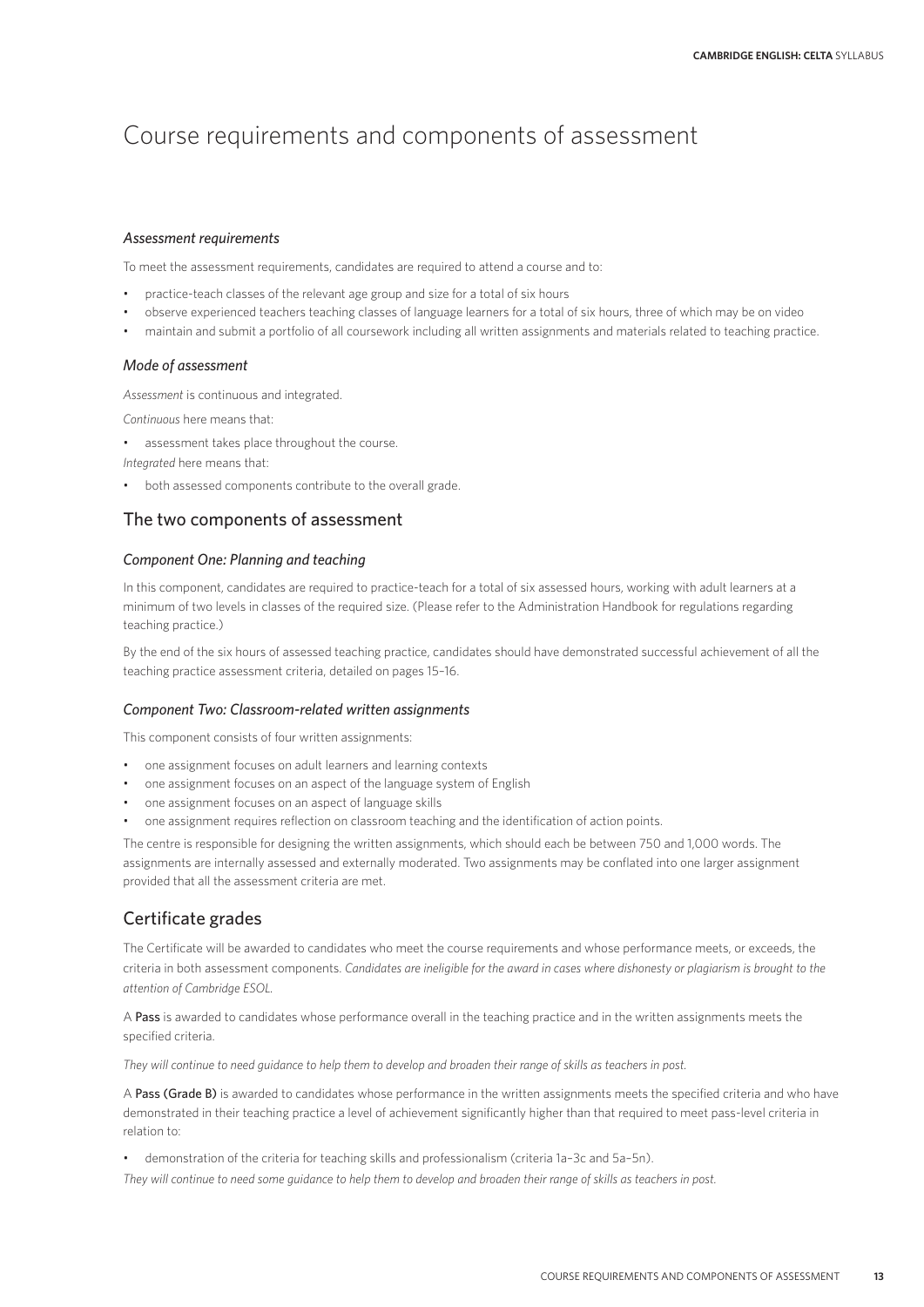A Pass (Grade A) is awarded to candidates whose performance in the written assignments meets the specified criteria and who have demonstrated in their teaching practice a level of ability and achievement and a level of awareness significantly higher than that required to meet pass-level criteria in relation to:

- planning for effective teaching
- teaching skills and professionalism.

*They will benefit from further guidance in post but will be able to work independently.*

Candidates who fail to meet criteria in any or all assessed components will receive a Fail.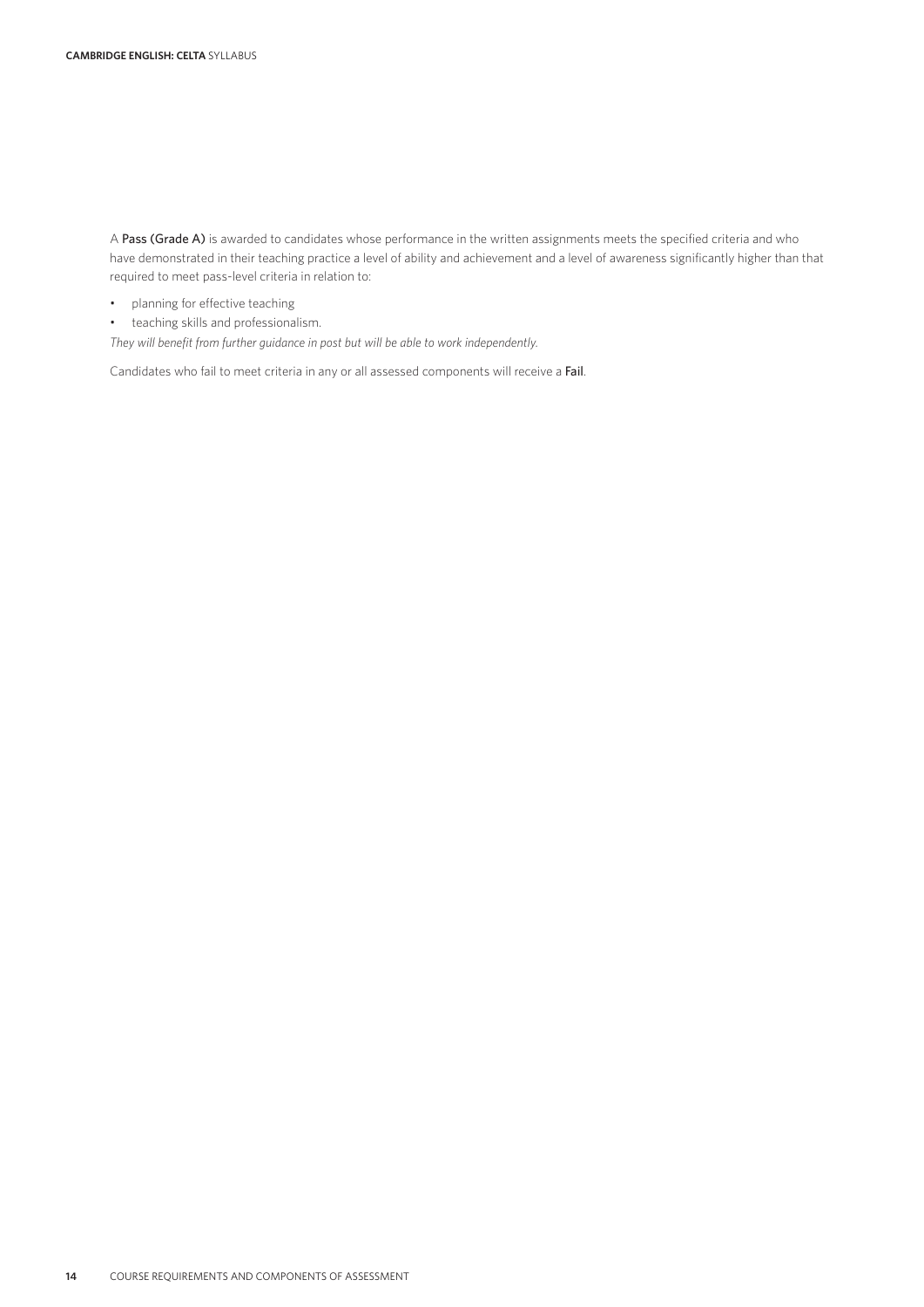## Component One: Planning and teaching

Centres are responsible for including six hours' supervised and assessed teaching practice as part of the programme. This teaching practice will typically involve candidates working with specially arranged groups of learners. In some colleges, candidates may be placed as an apprentice with a class teacher and work alongside the class teacher in a supervised role.

The teaching practice is timetabled on a continuous basis throughout the course so that opportunities are provided for candidates to show that they can apply theory to practice in classroom teaching. In their teaching and in their lesson plans, candidates should demonstrate an increasing ability in their achievement of the assessment criteria which are detailed below. By the end of the course, candidates should be able to plan, prepare and teach a range of lessons designed for adult learners of English.

The programme for the six hours' assessed teaching practice should provide each candidate with opportunities to teach for at least two hours at two different levels, one of which should be below intermediate level. The number of occasions on which candidates should practice-teach and the length of the assessed lessons are not specified, but on a minimum of two occasions, opportunities to practice-teach for at least 40 minutes should be provided. Opportunities for candidates to teach a broad range of lesson types should also be included.

The overall scope and assessment criteria for teaching practice are described below. Please note that in order to show how the assessment criteria are linked to the syllabus, each criterion is introduced by a number that refers to a corresponding topic of the syllabus.

#### *Planning and teaching*

By the end of the six hours' assessed teaching practice, successful candidates at Pass level should show convincingly and consistently that they can:

#### **prepare and plan for the effective teaching of adult ESOL learners by:**

- 4a identifying and stating appropriate aims/outcomes for individual lessons
- 4b ordering activities so that they achieve lesson aims/outcomes
- 4c selecting, adapting or designing materials, activities, resources and technical aids appropriate for the lesson
- 4d presenting the materials for classroom use with a professional appearance, and with regard to copyright requirements
- 4e describing the procedure of the lesson in sufficient detail
- 4f including interaction patterns appropriate for the materials and activities used in the lesson
- 4g ensuring balance, variety and a communicative focus in materials, tasks and activities
- 4h allocating appropriate timing for different stages in the lessons
- 4i analysing language with attention to form, meaning and phonology and using correct terminology
- 4j anticipating potential difficulties with language, materials and learners
- 4k suggesting solutions to anticipated problems
- 4l using terminology that relates to language skills and subskills correctly
- 4m working constructively with colleagues in the planning of teaching practice sessions
- 4n reflecting on and evaluating their plans in light of the learning process and suggesting improvements for future plans.

#### **demonstrate professional competence as teachers by:**

- 1a teaching a class with an awareness of the needs and interests of the learner group
- 1b teaching a class with an awareness of learning styles and cultural factors that may affect learning
- 1c acknowledging, when necessary, learners' backgrounds and previous learning experiences
- 1d establishing good rapport with learners and ensuring they are fully involved in learning activities
- 2a adjusting their own use of language in the classroom according to the learner group and the context
- 2b identifying errors and sensitively correcting learners' oral and written language
- 2c providing clear contexts and a communicative focus for language
- 2d providing accurate and appropriate models of oral and written language in the classroom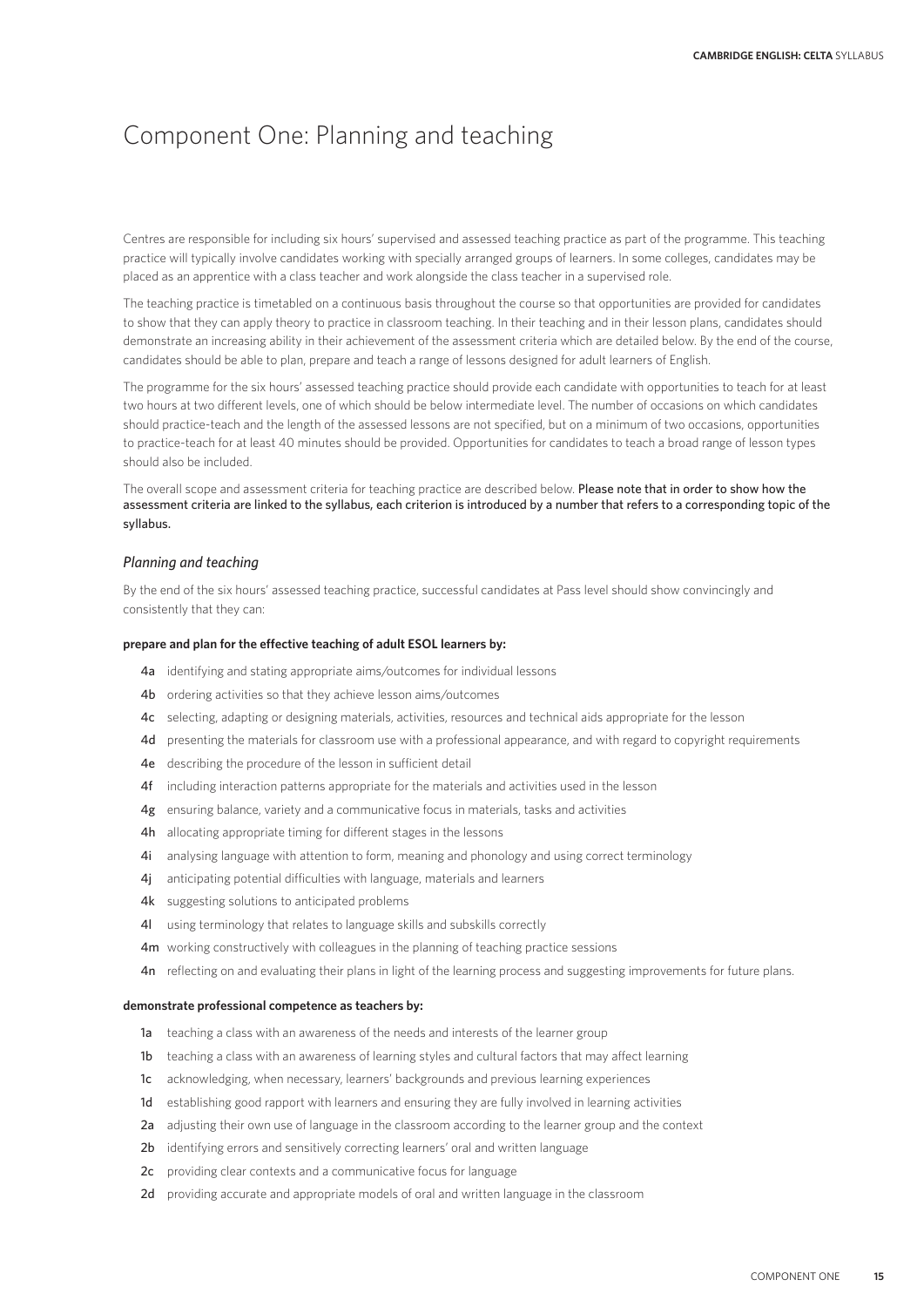- 2e focusing on language items in the classroom by clarifying relevant aspects of meaning and form (including phonology) for learners to an appropriate degree of depth
- 2f showing awareness of differences in register
- 2g providing appropriate practice of language items
- 3a helping learners to understand reading and listening texts
- 3b helping learners to develop oral fluency
- 3c helping learners to develop writing skills
- 5a arranging the physical features of the classroom appropriately for teaching and learning, bearing in mind safety regulations of the institution
- 5b setting up whole class and/or group or individual activities appropriate to the lesson type
- 5c selecting appropriate teaching techniques in relation to the content of the lesson
- 5d managing the learning process in such a way that lesson aims are achieved
- 5e making use of materials, resources and technical aids in such a way that they enhance learning
- 5f using appropriate means to make instructions for tasks and activities clear to learners
- 5g using a range of questions effectively for the purpose of elicitation and checking of understanding
- 5h providing learners with appropriate feedback on tasks and activities
- 5i maintaining an appropriate learning pace in relation to materials, tasks and activities
- 5j monitoring learners appropriately in relation to the task or activity
- 5k beginning and finishing lessons on time and, if necessary, making any relevant regulations pertaining to the teaching institution clear to learners
- 5l maintaining accurate and up-to-date records in their portfolio
- 5m noting their own teaching strengths and weaknesses in different teaching situations in light of feedback from learners, teachers and teacher educators
- 5n participating in and responding to feedback.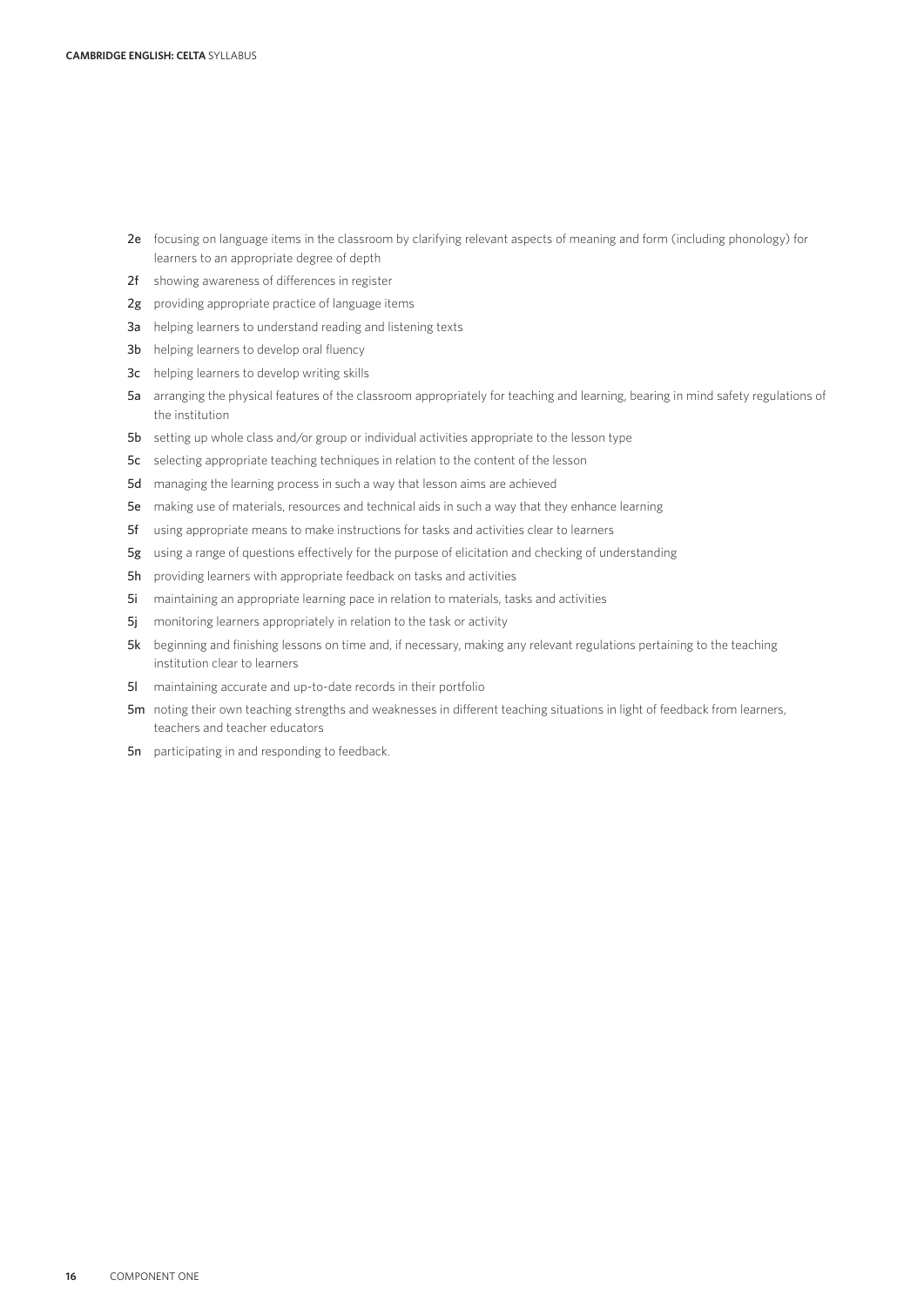## Component Two: Classroom-related written assignments

Centres are responsible for designing four written assignments which relate directly to the course programme. The scope and assessment criteria for each written assignment are described below and on page 18. Each assignment should be between 750 and 1,000 words.

A variety of formats may be used but two of the assignments must be written in academic prose. Assignments may consist of a series of tasks. It is also possible for centres to conflate two assignments into one longer assignment with two discrete parts; in this case, the assignment is still assessed as two separate pieces of work and each section of the assignment must be graded separately.

## Assignment 2.1 Focus on the learner

| Candidates can demonstrate their learning by:                                                                                                                                                                                                                                                                                          |  |
|----------------------------------------------------------------------------------------------------------------------------------------------------------------------------------------------------------------------------------------------------------------------------------------------------------------------------------------|--|
| a. showing awareness of how a learner's/learners'<br>background(s), previous learning experience and learning<br>style(s) affect learning<br>b. identifying the learner's/learners' language/skills needs<br>c. correctly using terminology relating to the description of<br>language systems and language skills                     |  |
| d. selecting appropriate material and/or resources to aid the<br>learner's/learners' language development<br>e. providing a rationale for using specific activities with a<br>finding, selecting and referencing information from one or<br>more sources using written language that is clear, accurate<br>and appropriate to the task |  |
|                                                                                                                                                                                                                                                                                                                                        |  |

## Assignment 2.2 Language related tasks

| The design of the assignment to include:                                                                                                                                                                | Candidates can demonstrate their learning by:                                                                                                                                                                                                                                                                                                                               |
|---------------------------------------------------------------------------------------------------------------------------------------------------------------------------------------------------------|-----------------------------------------------------------------------------------------------------------------------------------------------------------------------------------------------------------------------------------------------------------------------------------------------------------------------------------------------------------------------------|
| Length 750-1,000 words<br>identification of significant features of the form,<br>pronunciation, meaning and use of language items/areas<br>and the use of relevant information from reference materials | a. analysing language correctly for teaching purposes<br>b. correctly using terminology relating to form, meaning and<br>phonology when analysing language<br>c. accessing reference materials and referencing information<br>they have learned about language to an appropriate source<br>d. using written language that is clear, accurate and<br>appropriate to the task |

### Assignment 2.3 Language skills related tasks

| The design of the assignment to include:                                                                                                                   | Candidates can demonstrate their learning by:                                                                                                                  |
|------------------------------------------------------------------------------------------------------------------------------------------------------------|----------------------------------------------------------------------------------------------------------------------------------------------------------------|
| Length 750-1,000 words<br>• evidence of the candidate's background reading in the topic<br>area                                                            | a. correctly using terminology that relates to language skills<br>and subskills<br>b. relating task design to language skills development                      |
| • identification of the receptive language skills and/or subskills<br>that could be practised and developed using coursebook<br>material or authentic text | finding, selecting and referencing information from one or<br>C.<br>more sources using written language that is clear, accurate<br>and appropriate to the task |
| • identification of productive language skills that could be<br>practised and developed in relation to that text                                           |                                                                                                                                                                |
| • task design in relation to the text with brief rationale                                                                                                 |                                                                                                                                                                |